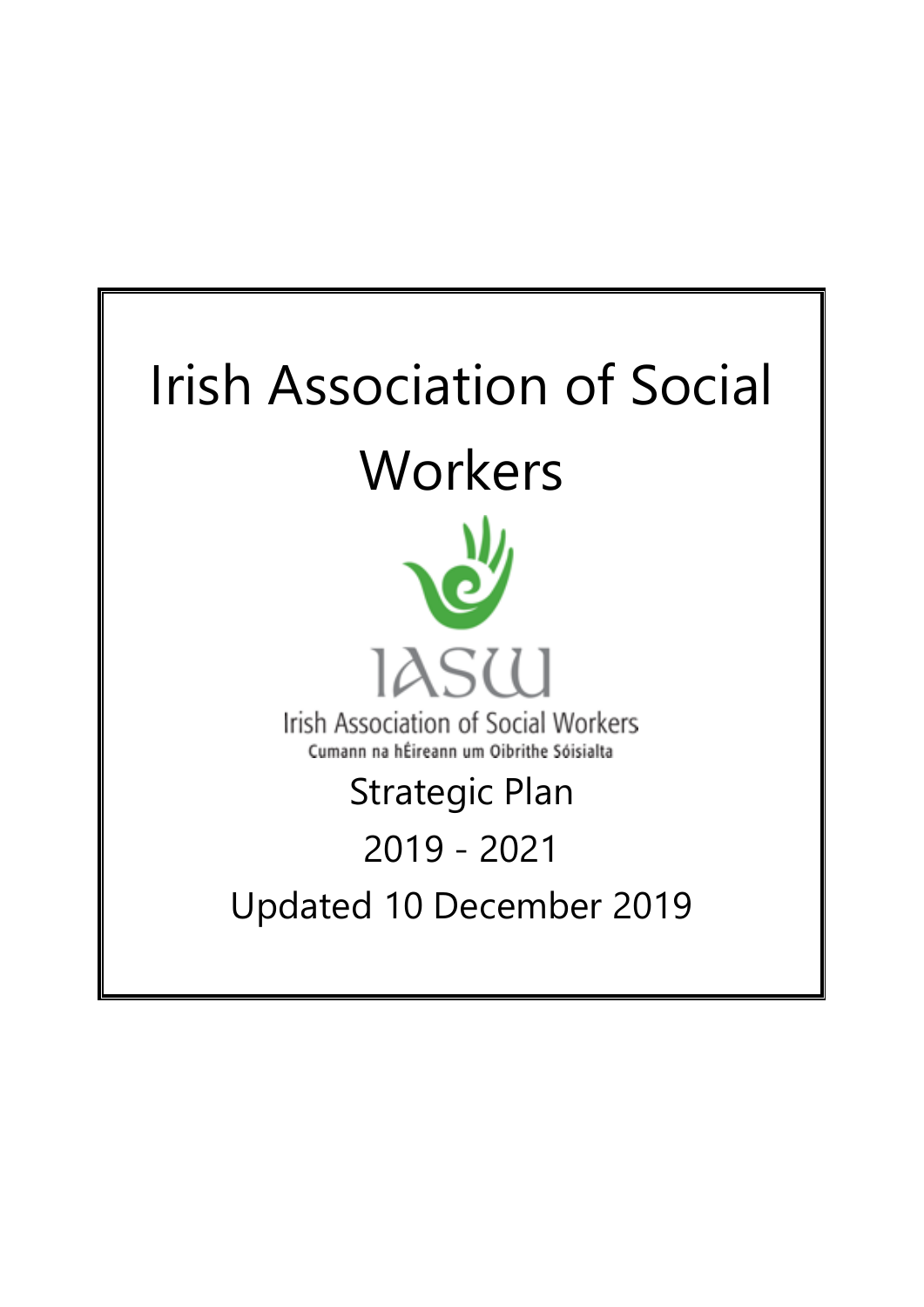### **IASW Vision**

Social workers engaging in their profession with pride and integrity, displaying the highest standards of excellence in social work practice.

*"Social work is a practice-based profession and an academic discipline that promotes social change and development, social cohesion, and the empowerment and liberation of people. Principles of social justice, human rights, collective responsibility and respect for diversities are central to social work. Underpinned by theories of social work, social sciences, humanities and indigenous knowledge, social work engages people and structures to address life challenges and enhance wellbeing. The above definition may be amplified at national and/or regional levels." (IFSW Global Definition of the Social Work Profession, 2014)*

#### **Mission Statement**

The IASW seeks to enable social workers to promote the social work profession in the Republic of Ireland and to continually improve the quality of their practice

### **Strategic Objectives**

- 1. Ensuring the sustainable development of the IASW, as the professional body supporting and representing the social work profession in the Republic of Ireland.
- 2. Improving the standards and quality of professional social work practice
- 3. Facilitating social workers to engage in CPD and to meet the CPD requirements of registration
- 4. Increasing access to information and support for social workers
- 5. Enhancing the public profile and perception of social work
- 6. Using social work expertise to influence the development of local, national and international policy and practice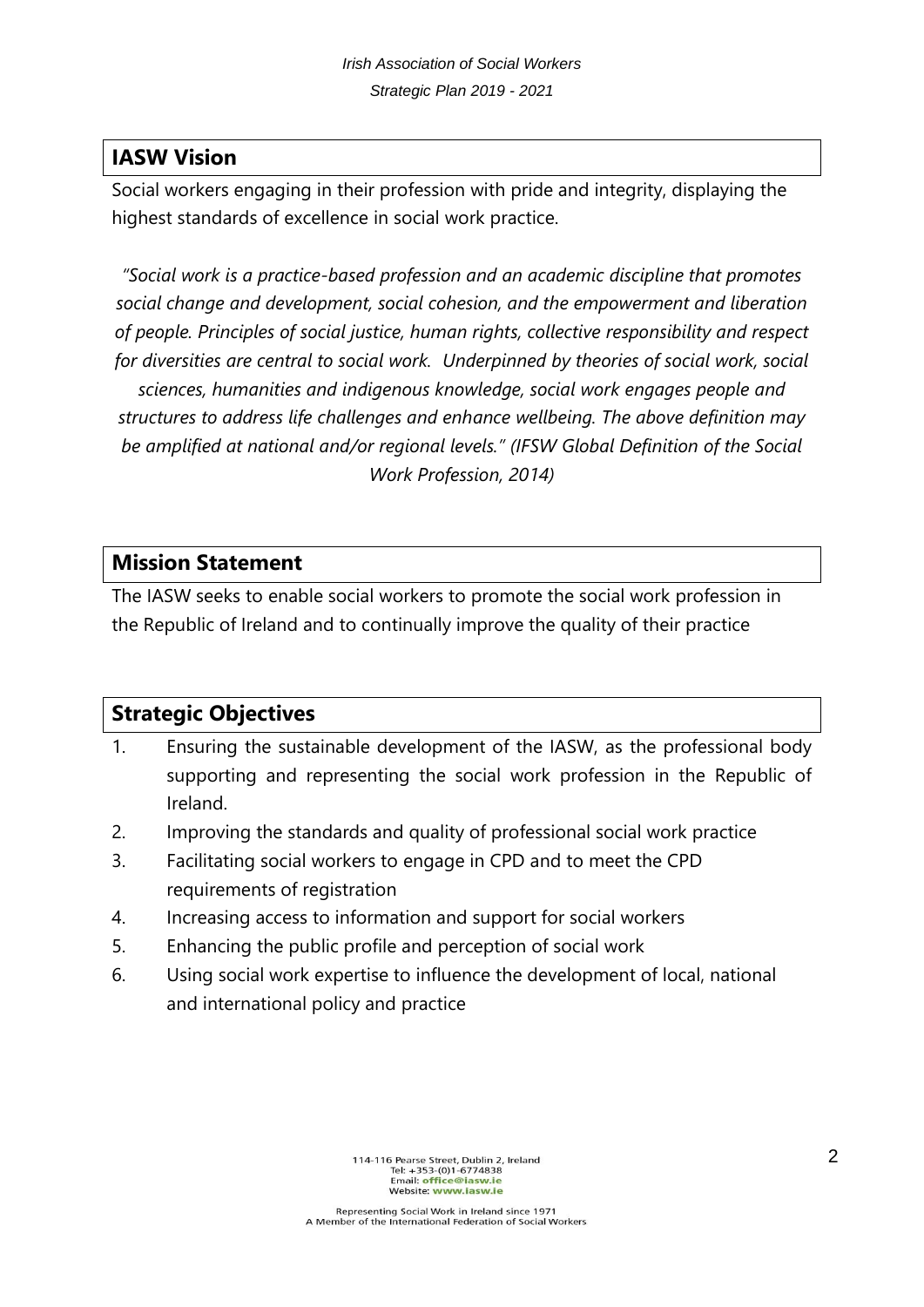### **IASW Values**

The work of the IASW is underpinned by the social work values outlined in the CORU Code of Professional Conduct and Ethics for Social Workers,

The strategic plan is informed by these values which are in broad terms

- Respect for the inherent dignity and worth of persons
- Pursuit of social justice
- Integrity in professional practice
- Confidentiality in professional practice
- Competency in Professional Practice

*Page 4: The Code of Professional Conduct and Ethics for Social Workers (Social* Workers Registration Board 2019)

### **Action Plan to Achieve Strategic Objectives**

**Strategic Objective 1: Ensuring the sustainable development of the IASW Action Plan:** 

- **1.1.** Secure the human, financial, infrastructural and other resources necessary to ensure the operational sustainability of the IASW. Responsibility: Anette O'Callaghan, Aine McGuirk & Danielle **McGoldrick**
- **1.2.** Develop a financial management strategy, incorporating the preparation, monitoring and management of an annual budget and an income generation and protection plan, and a Financial Control Manual

Responsibility: Anette O'Callaghan, Aine McGuirk & Danielle **McGoldrick** 

- **1.3.** Grow the Associations membership base in order to ensure the IASW has the necessary financial and practice-skills resources to represent the social work profession. Responsibility: Office Manager, CPD Officer, Majella Hickey & Colletta Dalikeni
- **1.4.** Develop and implement a membership strategy with the aim of growing membership to 2,000 by Aug 2021.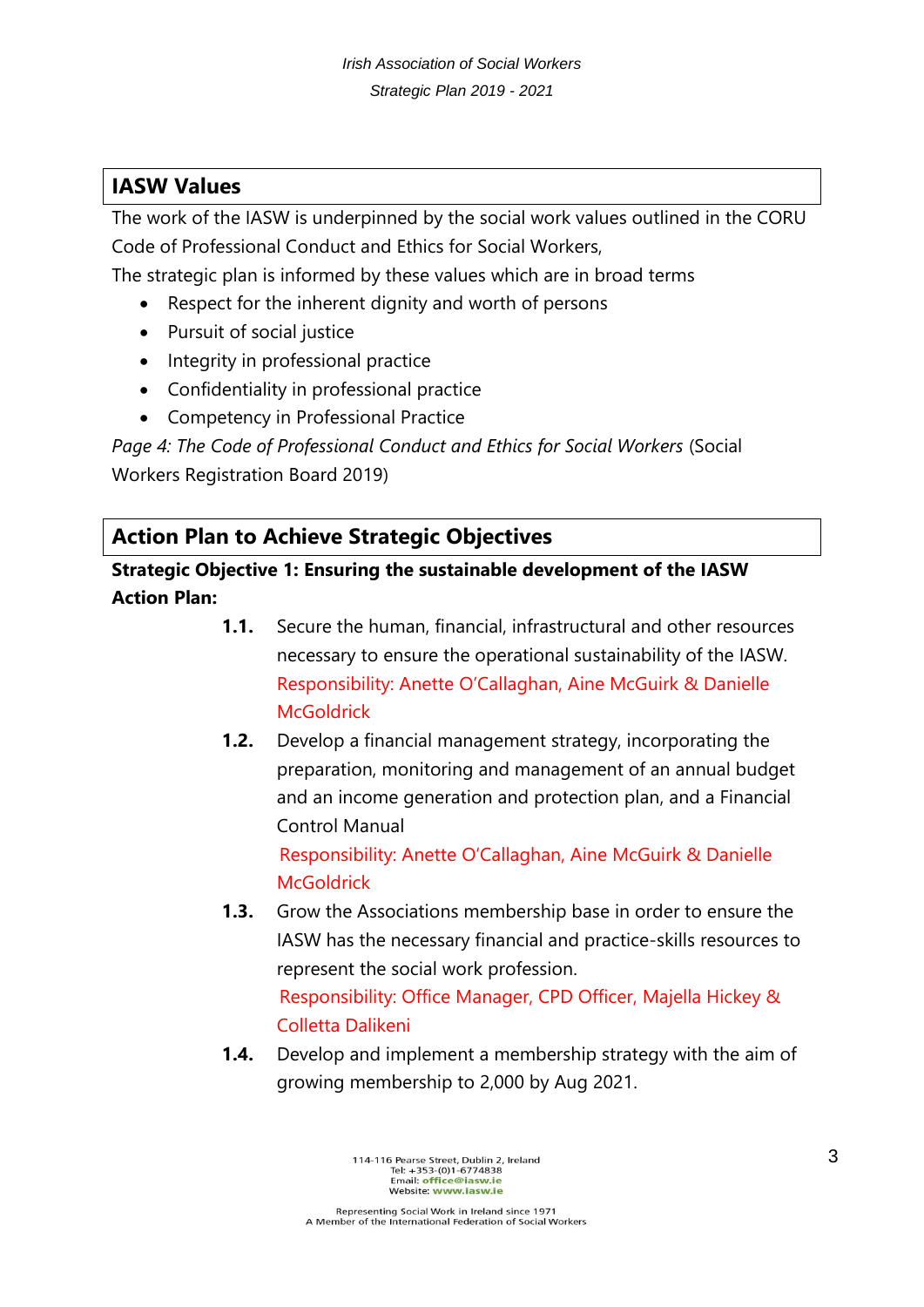Responsibility: Office Manager, CPD Officer, Majella Hickey & Colletta Dalikeni

- **1.5** Develop a Business Care with the aim of securing funding for a National Development Officer post Responsibility: Aine McGuirk & Gary Gartland
- **1.6** Review the current Council structure and identify option(s) for a new structure / mechanism that will produce tangible outputs for the association Responsibility: Anette O'Callaghan & Rachel McCormack

### **Strategic Objective 2: Improving the standards and quality of professional social work practice.**

**Action Plan:** 

- **2.1** Provide and endorse CPD for social workers Responsibility: CPD Officer and CPD Committee
- **2.2** Provide opportunities for social workers to participate in Special Interest Groups (SIGs) Responsibility: Directors who meet with relevant employers
- **2.3** Produce an academic social work journal which is accessible online

Responsibility: Chair of the Journal Committee

**2.4** Facilitate the involvement of social workers in research Responsibility: SIG's, Office Manager, CPD Officer, Journal Committee, Research Conference Committee

# **Strategic Objective 3: Facilitating social workers to engage in CPD and to meet the CPD requirements of registration.**

**Action Plan:**

- **3.1** Provide CPD events Responsibility: CPD Officer
- **3.2** Maintain a list of supervisors offering professional supervision Responsibility: Office Administrator
- **3.3** Provide access to CPD resources Responsibility: CPD Officer
- **3.4** Engage with the regulator CORU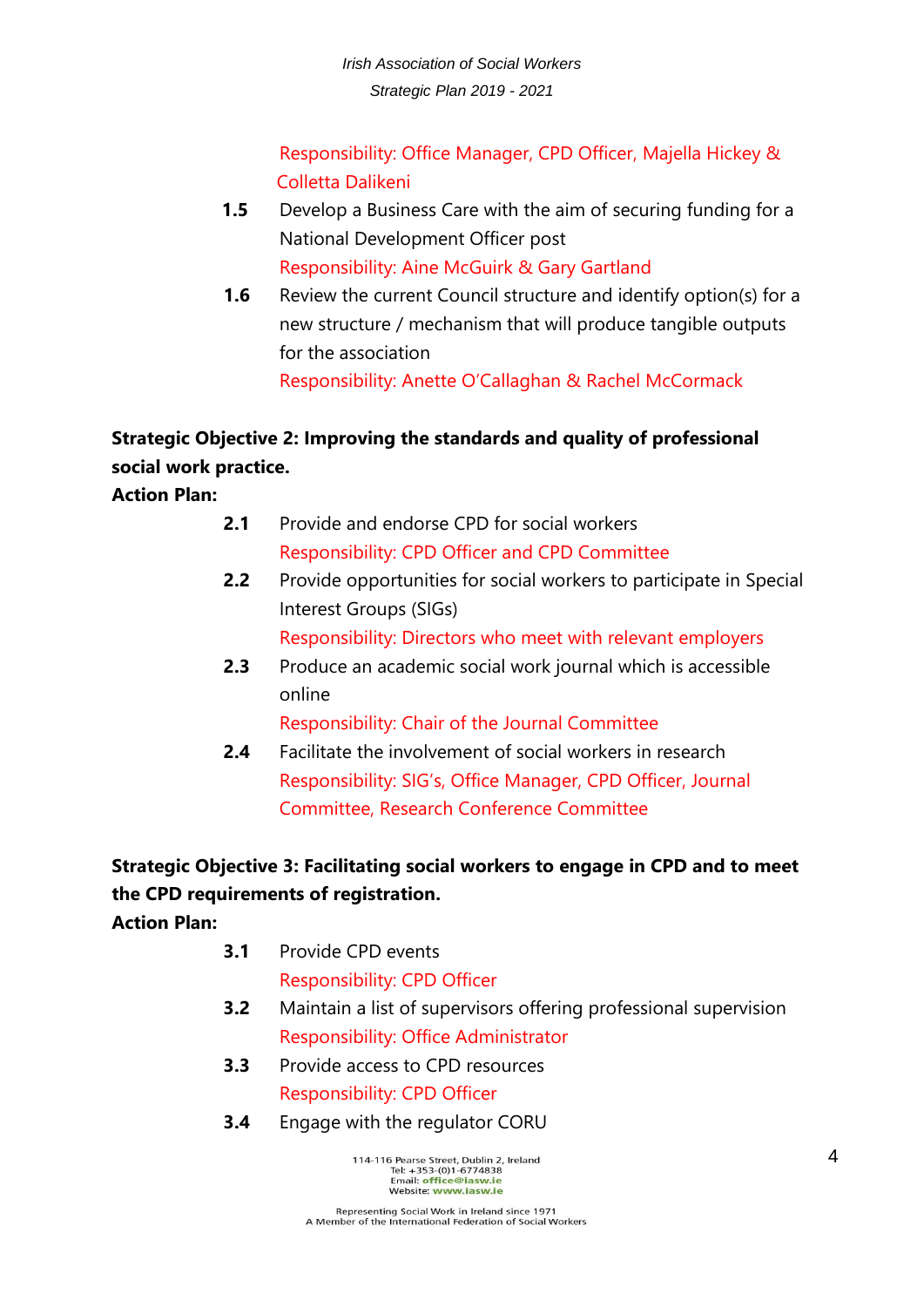*Irish Association of Social Workers Strategic Plan 2019 - 2021*

Responsibility: CPD Officer, Office Manager & The Board

## **Strategic Objective 4: Increasing access to information and support for social workers**

**Action Plan:** 

**4.1** Provide members with a professional response to their communications and queries Responsibility: Office Manager, Office Administrator, CPD Officer & Aine McGuirk

### **4.2** Provide a regular newsletter and infographics to members Responsibility: Office Manager & Office Administrator

**4.3** Maintain an up to date website Responsibility: Office Manager, Office Administrator & CPD

### **Officer**

**4.4** Provide members with access to Fitness to Practice insurance coverage

Responsibility: The Board & Office Manager

**4.5** Provide members with information on job vacancies Responsibility: Office Administrator

# **Strategic Objective 5: Enhancing the public profile and perception of social work**

**Action Plan:** 

- **5.1** Develop a communications strategy Responsibility: TBC
- **5.2** Participate in coalitions of interest Responsibility: The Board of Directors, CPD Officer
- **5.3** Respond to queries from the general public and media on social work-related matters.

Responsibility: Aine McGuirk & Member(s) of IASW with

#### expertise in relevant area

**5.4** Celebrating the achievements of the IASW over the last 50 years Responsibility; Hilda Loughran & John Brennan